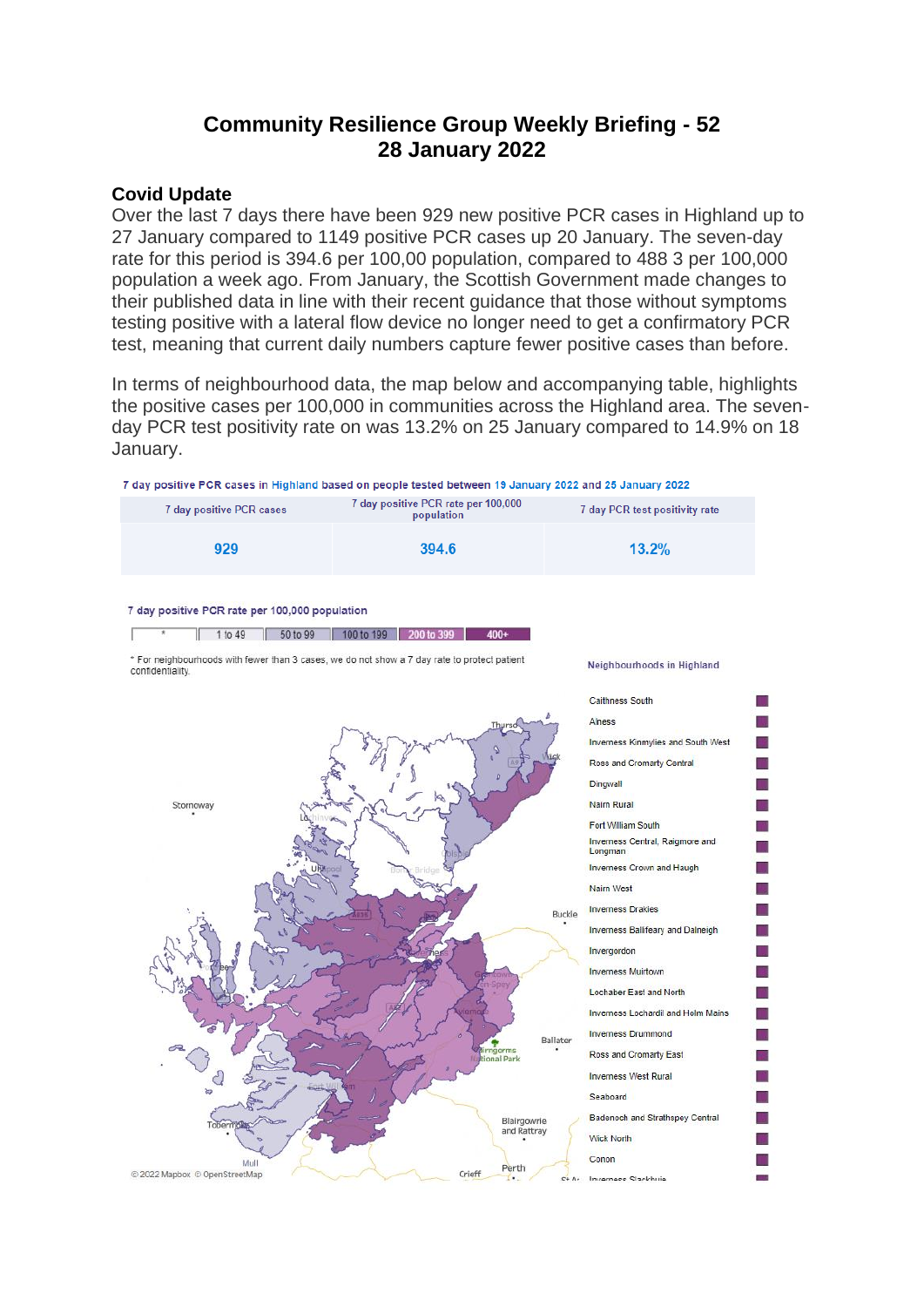# **Scottish Government Guidance on Coronavirus (COVID-19): staying safe and protecting others**

The Scottish Government revised its rules and guidance on how to stay safe and help prevent the spread of COVID-19 on 21 January 2022. You can find the most recent version here:

[https://www.gov.scot/publications/coronavirus-covid-19-staying-safe-and-protecting](https://www.gov.scot/publications/coronavirus-covid-19-staying-safe-and-protecting-others/)[others/](https://www.gov.scot/publications/coronavirus-covid-19-staying-safe-and-protecting-others/)

# **Scottish Government messages this week**

The First Minister gave a Coronavirus (COVID-19) statement to the Scottish Parliament on 25 January 2022

[https://www.gov.scot/publications/coronavirus-covid-19-update-first-ministers](https://www.gov.scot/publications/coronavirus-covid-19-update-first-ministers-statement-25-january-2022/)[statement-25-january-2022/](https://www.gov.scot/publications/coronavirus-covid-19-update-first-ministers-statement-25-january-2022/)

## **Key Points include:**

The First Minister set out the latest data and outlined some further changes intended for the period ahead.

Although cases remain high, recent data gives a broadly positive picture. There have been significant reductions in every age group, except the under 15s - in this younger age group, cases have increased by 41%, reflecting to some extent the impact of the return to school.

The decline in new cases is now reflected in a fall in the number of people being admitted to hospital with COVID.

On the strength of the latest data, Cabinet concluded this morning that some further easing of measures is possible.

- Guidance urging people to work from home wherever possible in Scotland is to be relaxed
- A hybrid system of office and remote working will be introduced from Monday 31 January.
- The requirement for 2m physical distancing in certain indoor settings, such as receptionists and people leading religious services, is to be relaxed to 1m
- Face coverings will no longer be required for any adult taking part in organised activities when they are directly interacting with children under the age of five.
- The rules for schools are being "kept under close and regular review". For now, there will be no change to rules on face coverings in secondary schools.
- From this week, five to 11 year olds with specific medical conditions are being invited for vaccine appointments. Parents and carers will either receive a letter inviting them to call the national phone line, or a letter directly from their local health board.
- A new Distance Aware scheme is introduced to help people who might be worried about going out. Badges and lanyards with the Distance Aware logo will indicate to other people that the person wearing the logo would like a bit of extra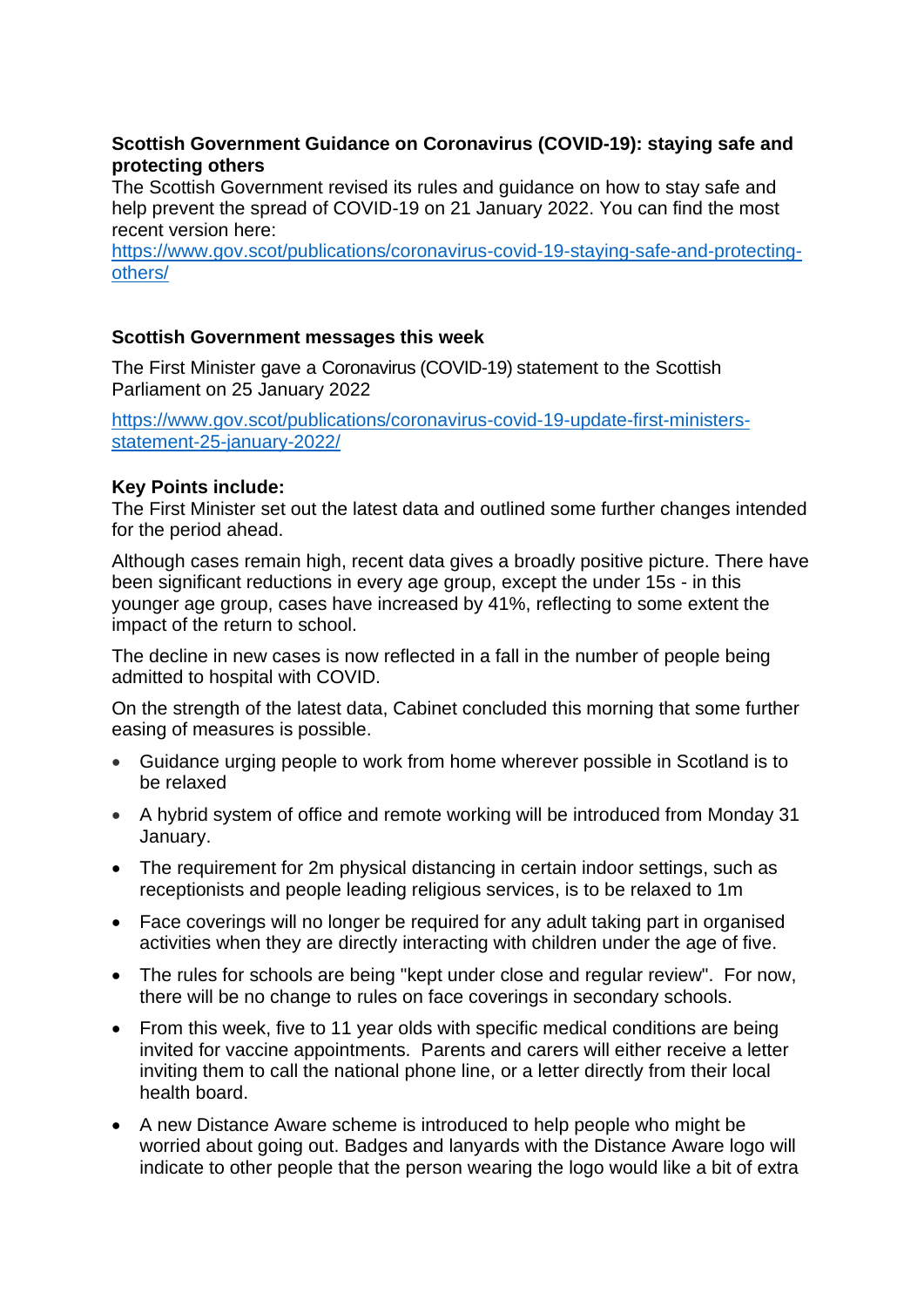space, and a bit more care taken around them. These are available – free – at mobile and community libraries across Scotland this week, and in most ASDA supermarkets. They are also available online from some participating charities.

- From Friday 11 February, fully vaccinated travellers will no longer need to take a test after they arrive in Scotland – although they will still be required to complete a passenger locator form.
- Travellers to Scotland who are not fully vaccinated will still be required to take a pre-departure test no more than two days before they board their plane, and also take a PCR test on, or before, day two of their arrival here.
- For international travel purposes, people are deemed to be fully vaccinated if they have completed at least a primary course of vaccination – for most people, that means at least two doses.

Please continue to take the sensible steps we know help stem transmission

- get fully vaccinated as soon as you can.
- take care when socialising.
- take a lateral flow test before you meet others, every time.
- keep windows open indoors.
- continue to work from home for now but talk to your employer about a return to hybrid working from the start of next month.
- wear a face covering on public transport, in shops, and when moving about in hospitality.
- and follow all advice on hygiene.

## **Covid-19 Testing**

#### **Symptomatic Testing (with symptoms)**

If you do believe you have symptoms, please self-isolate and book a PCR test. Postal PCR kits are available through NHS Inform either by calling 0800 028 2816 or online [https://www.nhsinform.scot/illnesses-and-conditions/infections-and](https://www.nhsinform.scot/illnesses-and-conditions/infections-and-poisoning/coronavirus-covid-19/test-and-protect/coronavirus-covid-19-how-to-do-a-pcr-test-at-home)[poisoning/coronavirus-covid-19/test-and-protect/coronavirus-covid-19-how-to-do-a](https://www.nhsinform.scot/illnesses-and-conditions/infections-and-poisoning/coronavirus-covid-19/test-and-protect/coronavirus-covid-19-how-to-do-a-pcr-test-at-home)[pcr-test-at-home.](https://www.nhsinform.scot/illnesses-and-conditions/infections-and-poisoning/coronavirus-covid-19/test-and-protect/coronavirus-covid-19-how-to-do-a-pcr-test-at-home)

In addition to the local support that is available, people can get support to self-isolate by calling the Council's helpline number: 0300 303 1362. This can include access to food and supplies to self-isolate and individuals may be entitled to a £500 selfisolation support grant.

#### **Asymptomatic Testing (without symptoms)**

It continues to be important that people test themselves even if they don't have symptoms. Taking a rapid LFD test twice a week can help stop new variants earlier, limiting the spread of the virus.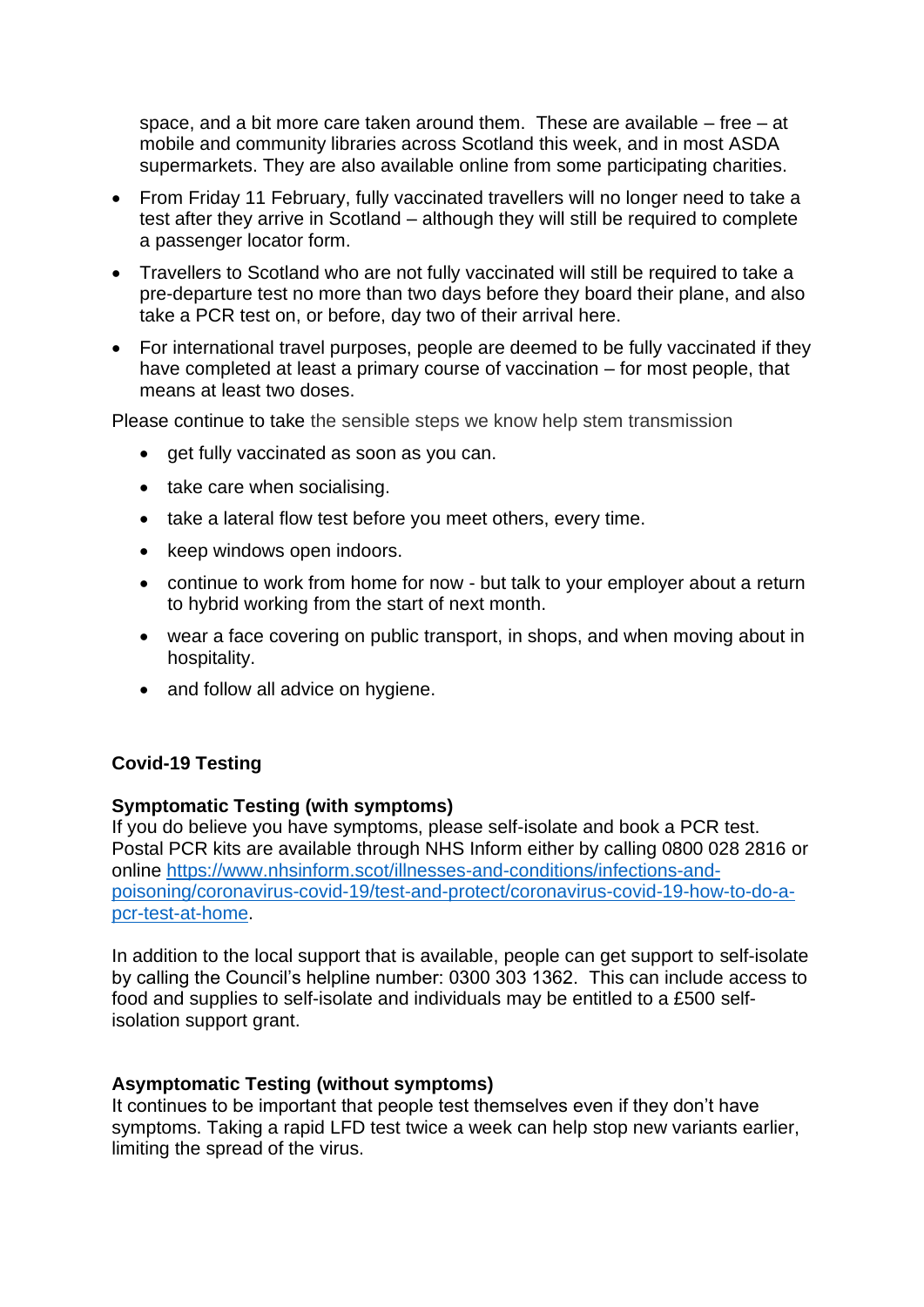Test kits are available at pharmacies, or to order online from [www.nhsinform.scot/testing,](http://www.nhsinform.scot/testing) or by calling 119. Test kits are also available at Community testing sites.

## **Community Testing 31 January – 4 February for those without symptoms (Asymptomatic):**

The community testing programme offers rapid COVID-19 tests for people without symptoms. Next week, there are no plans to deploy our mobile testing units to carry out assisted testing. Instead, we continue with our programme of Outreach Delivery, sending small teams to various locations throughout the Highland area to provide testing advice and to hand out test kits. Dates, times, and locations are as follows;

| DAY            | AΜ          | РM          | Location                                       |
|----------------|-------------|-------------|------------------------------------------------|
| Mon. 31/1/2022 | 08.30-12.30 |             | <b>Nairn</b> Co-op Car Park                    |
|                |             | 13.00-16.00 | <b>Inverness High Street Market Brae Steps</b> |

| .              | .               | .           | .                                               |
|----------------|-----------------|-------------|-------------------------------------------------|
| Tues. 1/2/2022 | 09.00-12.00     |             | Alness High Street seating area off Bank Lane   |
|                |                 | 13.00-16.00 | <b>Invergordon Library High Street</b>          |
|                | 09.00-12.00     |             | Tain High Street Service Point                  |
|                |                 | 1300-1600   | <b>Dornoch</b> Castle Street opposite bus stops |
|                | $09.00 - 12.00$ |             | Golspie Fountain Road car park                  |
|                |                 | 13.00-16.00 | <b>Brora</b> Gower Lane car park                |

| .             | .               | .          | .                                          |
|---------------|-----------------|------------|--------------------------------------------|
| Wed. 2/2/2022 | $08.30 - 12.00$ |            | <b>Dingwall High Street outside museum</b> |
|               |                 | 13.00-1600 | <b>Muir of Ord library car park</b>        |
|               | $08.00 - 16.30$ |            | <b>Nairn</b> Coop car park                 |
|               | $10.30 - 15.00$ |            | <b>Thurso Rotterdam street</b>             |

| .               | .               | .             | .                                              |
|-----------------|-----------------|---------------|------------------------------------------------|
| Thurs. 3/2/2022 | $08.30 - 12.00$ |               | <b>Inverness Retail Park, Eastfield Way</b>    |
|                 |                 | 13.00 - 16.00 | <b>Inverness</b> Inshes Retail Park            |
|                 | $08.30 - 16.00$ |               | <b>Inverness High Street Market Brae Steps</b> |

| .             | .               | .             | .                                               |
|---------------|-----------------|---------------|-------------------------------------------------|
| Fri. 4/2/2022 | $08.30 - 12.00$ |               | <b>Invergordon library High Street</b>          |
|               |                 | 13.00 - 15.30 | Alness High Street seating area off bank lane   |
|               | $09.00 - 12.00$ |               | <b>Dornoch</b> castle street opposite bus stops |
|               |                 | 13.00 - 15.30 | Tain High Street service point                  |
|               | $09.00 - 12.00$ |               | <b>Brora</b> Gower Lane car park                |
|               |                 | 13.00 -1 5.30 | Golspie Fountain Road car park                  |

For those with symptoms, anyone that becomes unwell should isolate immediately and seek a PCR test. PCR tests can be booked through NHS [Inform](https://www.nhsinform.scot/illnesses-and-conditions/infections-and-poisoning/coronavirus-covid-19/test-and-protect/coronavirus-covid-19-get-a-test-if-you-have-symptoms) online or by calling 119 if you can't book a test online.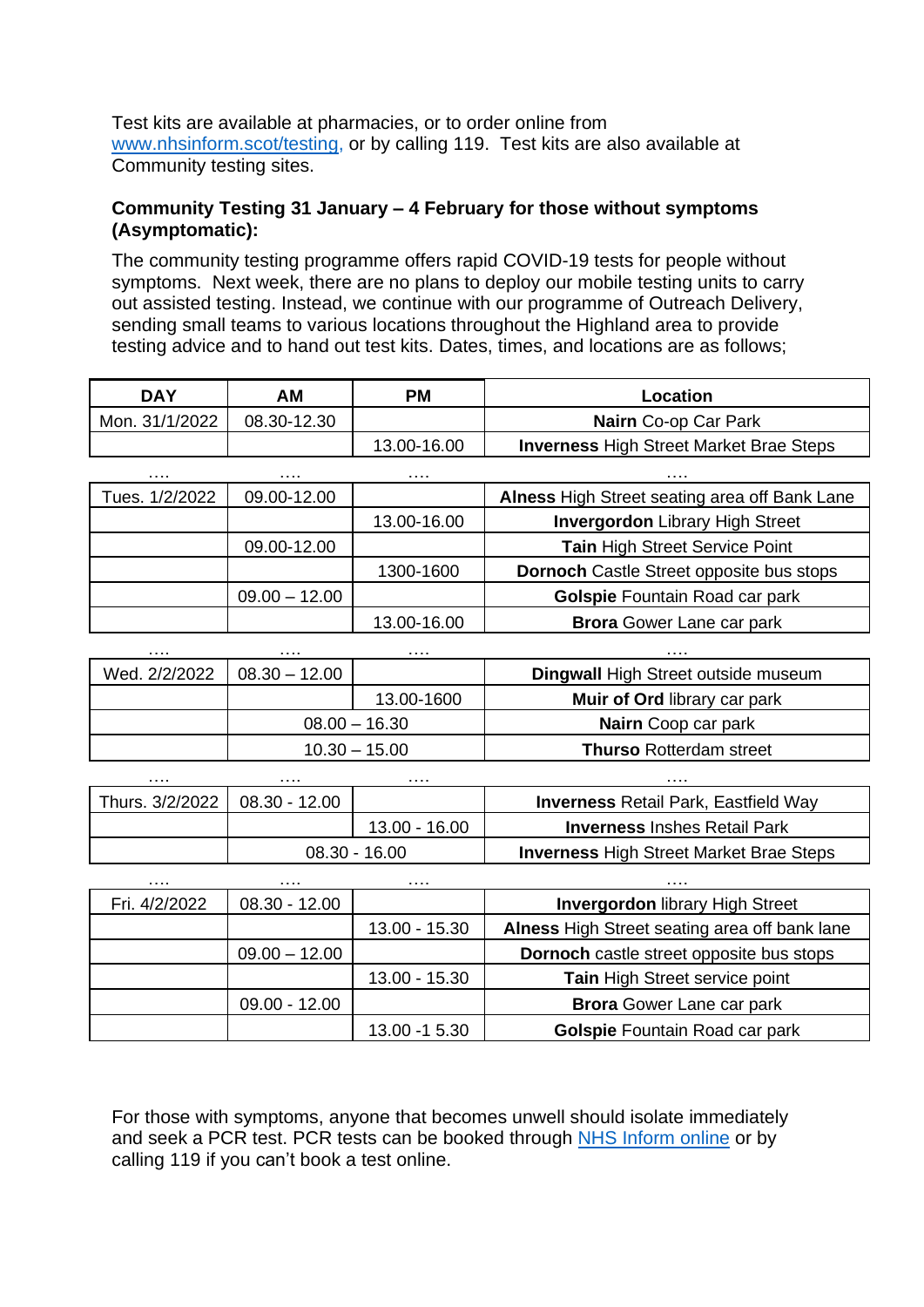# **Covid-19 Vaccination Update**

The latest update from NHS on the vaccine can be accessed at the following link: [www.nhsinform.scot/covid19vaccine.](http://www.nhsinform.scot/covid19vaccine)

For details of vaccination clinics in Highland, including drop-in clinics and GP practices supporting the booster roll-out, please check the link below. There are also FAQs on how vaccinations are being delivered in the NHS Highland area. <https://www.nhshighland.scot.nhs.uk/COVID19/Pages/Vaccination.aspx>

## **Vaccination Scams**

Scammers are using mobile phone numbers to offer Covid-19 tests using a 'vaccinationpass' website which then demands payment.

If you receive a message, call, or link like this, do not respond. Instead, notify [www.scamwatch.scot](https://l.facebook.com/l.php?u=http%3A%2F%2Fwww.scamwatch.scot%2F%3Ffbclid%3DIwAR1CaklQ6iwavFGlp5wGDowoOIQAIkVsr2aHwiu7cGzNoEY_ESeOOyTPex4&h=AT2cl3YgxOodbMWJBxy2LnYguaMttXmC99x_F1OYDn-BVq2Z_ko9mv0LaXAzaBAxVlnp-JCla3gPx5JSO_61K3DsLAcsx0a_eClEc-8WUpVcclYRGyB__0Pf1pe_1jGtPQ&__tn__=-UK-R&c%5b0%5d=AT3JSNQACBoUlAeDvOyI1FQ5CjRUKSKlbEgSC4-XFWORzzDjL7GKJqHUQkylGZ2kgiZGypec69ZGfxWQF2ywRbyopg37e9YxDn0jLUrTVKkMoLj9b_3Uyostyye8do4cQGl_OAqpIXv_FMedmyV2mbbyxHfWSu0IBLzYH6xQ5PTl0-WpCtCw) or call 0808 164 6000.

For information on vaccination scams and other Covid-19 related scams, visit the Trading Standards Scotland website [https://www.tsscot.co.uk/coronavirus-covid-](https://www.tsscot.co.uk/coronavirus-covid-19/coronavirus-scams/)[19/coronavirus-scams/.](https://www.tsscot.co.uk/coronavirus-covid-19/coronavirus-scams/)

# **Welcome To Your Vote Week**

We're supporting the Electoral Commissions national campaign – Welcome To Your Vote Week – to encouraged anyone aged 16 and over to register before the deadline of the 18th April if they want to take part in the May 2022 Local Government elections.

For your information – here is the news release we issued which includes a message from the Highland Youth Convener -

[https://www.highland.gov.uk/news/article/14309/young\\_people\\_across\\_the\\_highland](https://eur02.safelinks.protection.outlook.com/?url=https%3A%2F%2Fwww.highland.gov.uk%2Fnews%2Farticle%2F14309%2Fyoung_people_across_the_highlands_are_encouraged_to_register_to_vote_during_welcome_to_your_vote_week&data=04%7C01%7CRosemary.MacKinnon%40highland.gov.uk%7C008111bd7b064e1aa6f208d9e014bb73%7C89f0b56e6d164fe89dba176fa940f7c9%7C0%7C0%7C637787201905701239%7CUnknown%7CTWFpbGZsb3d8eyJWIjoiMC4wLjAwMDAiLCJQIjoiV2luMzIiLCJBTiI6Ik1haWwiLCJXVCI6Mn0%3D%7C3000&sdata=Bq9lU5M7Ff6%2Fin6VKjyKRvJjkrWazTcSeUjs78wyHHM%3D&reserved=0) s are encouraged to register to vote during welcome to your vote week

We've also produced some videos which are available on YouTube:

How do you vote? - [https://youtu.be/971o3cBynjU](https://eur02.safelinks.protection.outlook.com/?url=https%3A%2F%2Fyoutu.be%2F971o3cBynjU&data=04%7C01%7CRosemary.MacKinnon%40highland.gov.uk%7C008111bd7b064e1aa6f208d9e014bb73%7C89f0b56e6d164fe89dba176fa940f7c9%7C0%7C0%7C637787201905701239%7CUnknown%7CTWFpbGZsb3d8eyJWIjoiMC4wLjAwMDAiLCJQIjoiV2luMzIiLCJBTiI6Ik1haWwiLCJXVCI6Mn0%3D%7C3000&sdata=5FHkTOvO2ba6hgGswz9j4ARXv4lWm2pu3EJtkmLFYJs%3D&reserved=0) Welcome to your vote - [https://youtu.be/F\\_s7\\_3D279s](https://eur02.safelinks.protection.outlook.com/?url=https%3A%2F%2Fyoutu.be%2FF_s7_3D279s&data=04%7C01%7CRosemary.MacKinnon%40highland.gov.uk%7C008111bd7b064e1aa6f208d9e014bb73%7C89f0b56e6d164fe89dba176fa940f7c9%7C0%7C0%7C637787201905701239%7CUnknown%7CTWFpbGZsb3d8eyJWIjoiMC4wLjAwMDAiLCJQIjoiV2luMzIiLCJBTiI6Ik1haWwiLCJXVCI6Mn0%3D%7C3000&sdata=0lUsfZIsN7cjhwCFxOx7YFgZFF%2FThGiivadq%2Fo%2FXCG4%3D&reserved=0) Register to vote - [https://youtu.be/tl4VkOvNt2c](https://eur02.safelinks.protection.outlook.com/?url=https%3A%2F%2Fyoutu.be%2Ftl4VkOvNt2c&data=04%7C01%7CRosemary.MacKinnon%40highland.gov.uk%7C008111bd7b064e1aa6f208d9e014bb73%7C89f0b56e6d164fe89dba176fa940f7c9%7C0%7C0%7C637787201905701239%7CUnknown%7CTWFpbGZsb3d8eyJWIjoiMC4wLjAwMDAiLCJQIjoiV2luMzIiLCJBTiI6Ik1haWwiLCJXVCI6Mn0%3D%7C3000&sdata=wWUc77P4O8vx5QC5KB3zSI0xpyBaSLxEHc5d3z2gA3w%3D&reserved=0) How do you choose who to vote for? - [https://youtu.be/iBXA3z4-HLQ](https://eur02.safelinks.protection.outlook.com/?url=https%3A%2F%2Fyoutu.be%2FiBXA3z4-HLQ&data=04%7C01%7CRosemary.MacKinnon%40highland.gov.uk%7C008111bd7b064e1aa6f208d9e014bb73%7C89f0b56e6d164fe89dba176fa940f7c9%7C0%7C0%7C637787201905701239%7CUnknown%7CTWFpbGZsb3d8eyJWIjoiMC4wLjAwMDAiLCJQIjoiV2luMzIiLCJBTiI6Ik1haWwiLCJXVCI6Mn0%3D%7C3000&sdata=pz3c8edcJVzhX1I7%2FlFePAY3lwQeHjiGzvC5o34uaag%3D&reserved=0) Welcome to your vote (extended) - [https://youtu.be/QkFFUkVwoLg](https://eur02.safelinks.protection.outlook.com/?url=https%3A%2F%2Fyoutu.be%2FQkFFUkVwoLg&data=04%7C01%7CRosemary.MacKinnon%40highland.gov.uk%7C008111bd7b064e1aa6f208d9e014bb73%7C89f0b56e6d164fe89dba176fa940f7c9%7C0%7C0%7C637787201905701239%7CUnknown%7CTWFpbGZsb3d8eyJWIjoiMC4wLjAwMDAiLCJQIjoiV2luMzIiLCJBTiI6Ik1haWwiLCJXVCI6Mn0%3D%7C3000&sdata=PDXATc0JoIifMP3yvH9s%2B4KXeOhggcHYjHvl2mjGLqg%3D&reserved=0)

## **Food Support for Groups**

We know that a number of you continue to provide support to the most vulnerable in your communities and that most of you already have well defined routes for accessing food to provide this support or are supporting individuals to access their shopping or community fridges/food tables.

If you are struggling to access food to continue support to vulnerable people locally, please do contact us through the policy mailbox and we can look at ways that we can support your group going forward.